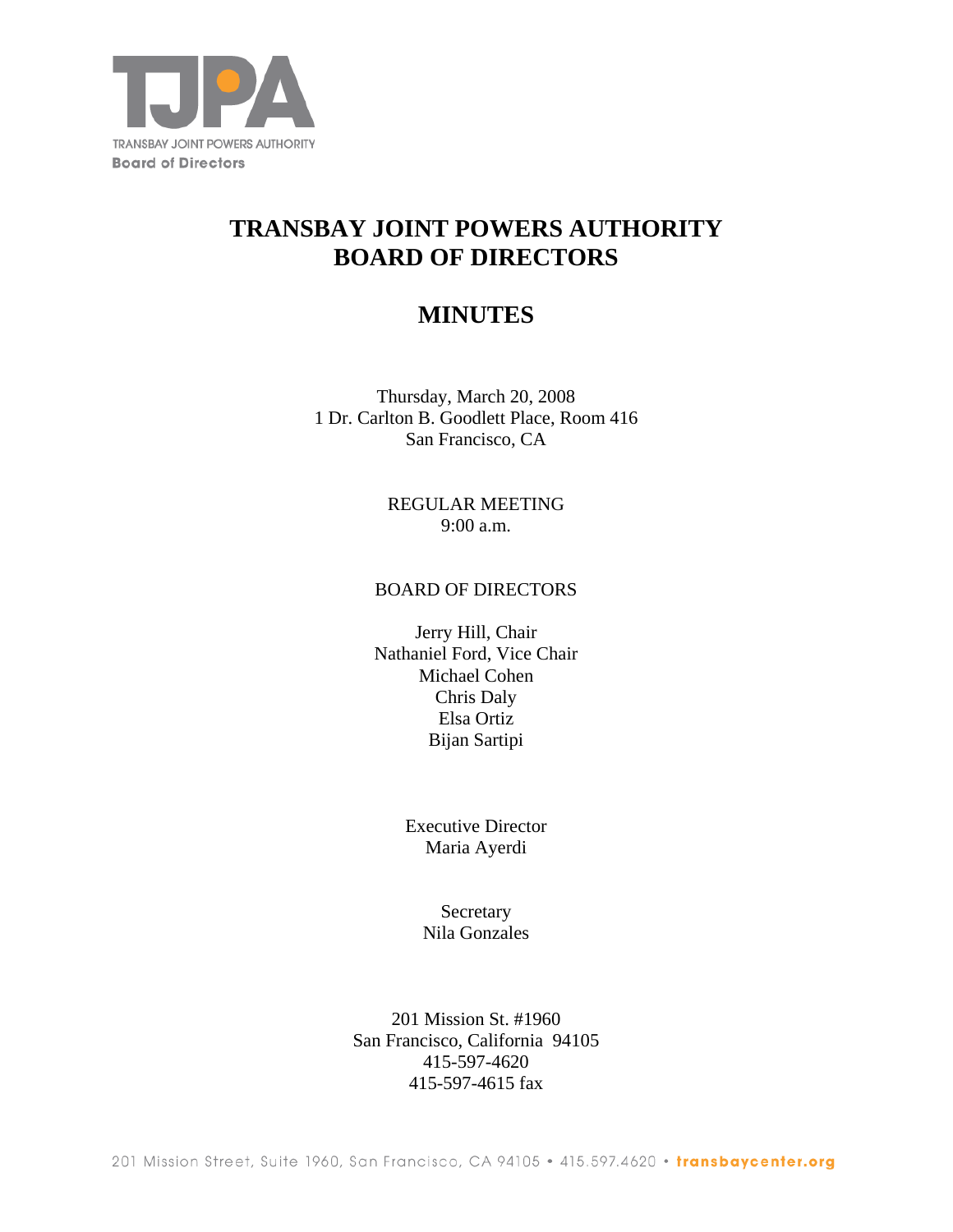

## 9:00 – REGULAR MEETING

## ORDER OF BUSINESS

#### 1. Call to Order

Chairman Hill called the meeting to order at 9:10 am.

#### 2. Roll Call

Secretary Gonzales announced that Director Sartipi would not be in attendance due to a scheduling conflict and his alternate, Director Anziano, was not available to sit in for him.

Present: Michael Cohen Chris Daly Nathaniel Ford Elsa Ortiz Jerry Hill

Absent: Bijan Sartipi

#### 3. Communications

Secretary Gonzales announced that at the request of the Board and due to an unforeseen scheduling conflict*,* the Board would convene the Closed Session calendar before the Regular Calendar. Therefore, at the conclusion of the Consent Calendar the Board will recess the meeting to clear the room and convene the Closed Session. Upon the conclusion of the Closed Session, the Board will reconvene in Open Session and continue with the Regular Calendar beginning with Item 8.

4. Board of Director's New and Old Business

None.

- 5. Executive Director's Report
	- Quarterly Financial Reports

Executive Director (ED) Ayerdi reported on work to date. She expressed her gratitude to Supervisor Alioto-Pier for hosting a Community meeting on March 10, 2008 in District 2, which she represents.

Nancy Whelan, Nancy Whelan Consulting, presented the Quarterly Financial Reports.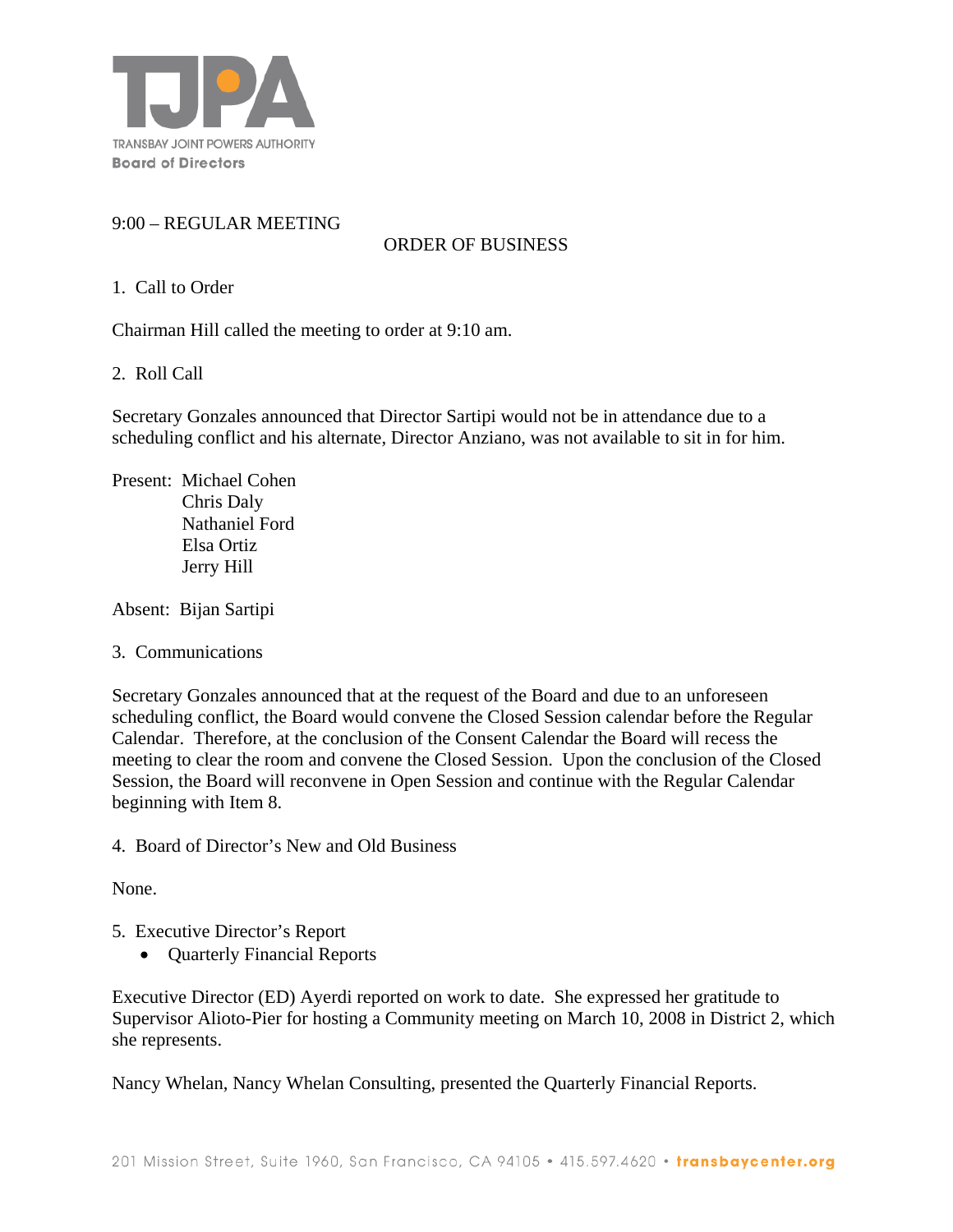

#### 6. Public Comment

No members of the public wished to address the Authority on this item.

## THE FOLLOWING MATTERS BEFORE THE TRANSBAY JOINT POWERS AUTHORITY ARE RECOMMENDED FOR ACTION AS STATED BY THE EXECUTIVE DIRECTOR OR THE CHAIR.

### CONSENT CALENDAR

7. All matters listed hereunder constitute a Consent Calendar, are considered to be routine by the Transbay Joint Powers Authority, and will be acted upon by a single vote. There will be no separate discussion of these items unless a member of the Board or the public so requests, in which event the matter shall be removed from the Consent Calendar and considered as a separate item

- (7.1) Approving the Minutes of the February 21, 2008 meeting.
- (7.2) Authorizing the Executive Director to execute an Amendment to the Intergovernmental Agreement #1 with DPW for survey and mapping services, to extend the term by up to three years, for a total term of four years from the Effective Date, without changing the scope or increasing the maximum compensation.

RESOLUTION 08-010

No public comment.

On motion to approve the Consent Calendar:

ADOPTED: AYES – Cohen, Daly, Ford, Ortiz and Hill

Secretary Gonzales announced, as communicated under Item 3, the Board would now recess the meeting to convene in Closed Session pursuant to Government Code Section 54956.8, CONFERENCE WITH REAL PROPERTY NEGOTIATORS.

Norman Rolfe expressed his concern on the sale to Hines and inquired if the Board had looked into leasing the building which he thought may provide more money. He further inquired if anyone had conducted an economic analysis of leasing vs. sale.

### CLOSED SESSION

### 1. Call to Order

Chairman Hill called the closed session to order at 9:15 am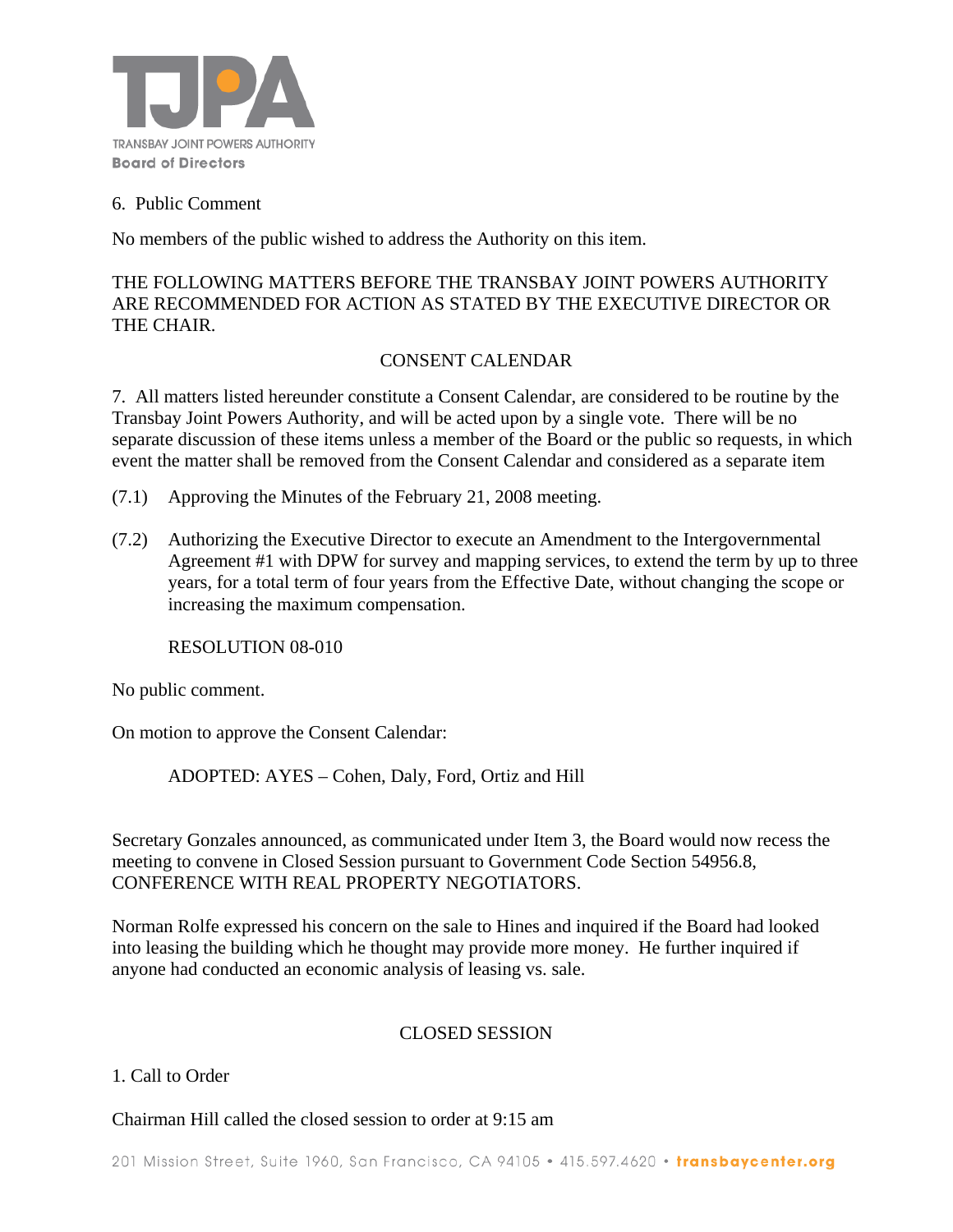

#### 2. Roll Call

Present: Michael Cohen Chris Daly Nathaniel Ford Elsa Ortiz Jerry Hill

Absent**:** Bijan Sartipi

3. CONFERENCE WITH REAL PROPERTY NEGOTIATORS (Gov. Code section 54956.8)

 Property: Portion of Caltrans Parcel T bounded by the Transbay Terminal, Fremont, Mission, and First Streets

TJPA Negotiators: Maria Ayerdi, Executive Director; Charles Sullivan, Deputy City Attorney; and Andrew W. Schwartz, Shute, Mihaly & Weinberger LLP, outside counsel

Negotiating parties: TJPA and Hines

Under negotiation: Terms of the Exclusive Negotiating Agreement between the TJPA and Hines and the price and terms of Hines' purchase of the Property from the TJPA

ADJOURN CLOSED SESSION AND RECONVENE MEETING **–** The Closed Session was adjourned at 10:03 am.

16. Announcement of Closed Session

Andrew Schwartz, TJPA Counsel, announced that the Board met for a conference with their Real Property Negotiators and formed a sub-committee of Directors Daly and Cohen to work with Staff to negotiate with Hines.

### REGULAR CALENDAR

8. Adopting the Baseline Budget for Phase 2 of the Transbay Transit Center Program.

ED Ayerdi reviewed the history and work that lead to today's recommended Baseline Budget for Phase 2. Nancy Whelan, Nancy Whelan Consulting, and Bradford Townsend, DTX Program Manager, presented the item.

Director Cohen requested future funding presentations are organized by reliability vs. the current structure of Local, State and Federal to prevent us from underestimating the amount of Federal

201 Mission Street, Suite 1960, San Francisco, CA 94105 • 415.597.4620 • transbaycenter.org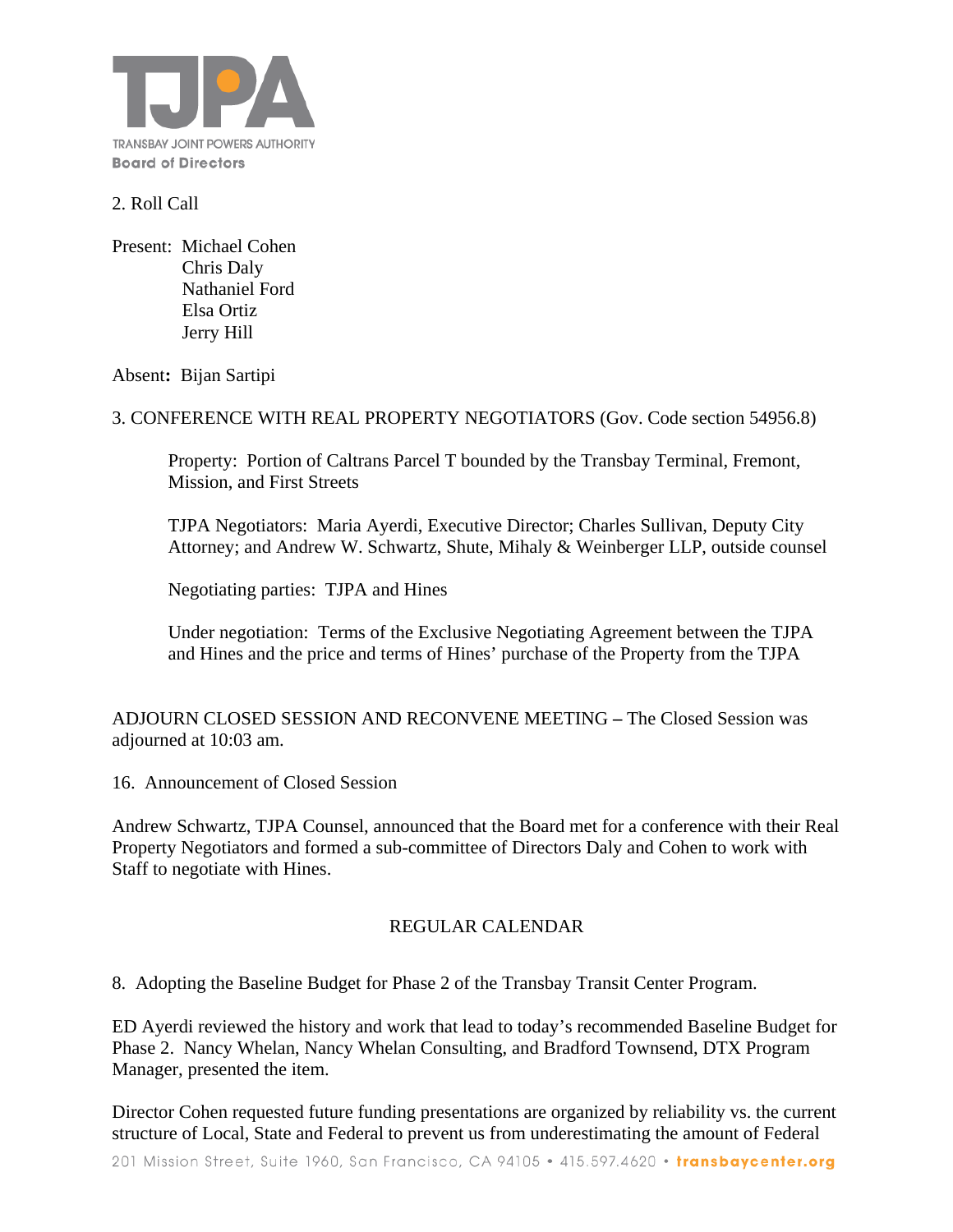

lift that is needed. ED Ayerdi concurred the Federal component is huge and affirmed the assistance from the TJPA's member agencies, AC Transit, Caltrain and the City & County of San Francisco, is essential.

No public comment.

RESOLUTION 08-011

On motion to approve:

ADOPTED: AYES – Cohen, Ford, Ortiz and Hill

ABSENT – Daly

Secretary Gonzales announced that Director Daly had another commitment and would not be present for the remainder of the meeting.

9. Authorizing the Executive Director to execute an Agreement for professional design and construction administration services for the Transit Center Building and Related Structures with Pelli Clarke Pelli Architects for a maximum compensation of \$105,000,000.

No public comment.

Director Cohen made a motion to continue the item and Director Ford seconded.

On motion to continue the item:

APPROVED: AYES – Cohen, Ford, Ortiz and Hill

ABSENT – Daly

10. Approving the recommended applicants to the Transbay Joint Powers Authority Citizens Advisory Committee.

No public comment.

RESOLUTION 08-012

On motion to approve:

ADOPTED: AYES – Cohen, Ford, Ortiz and Hill

ABSENT – Daly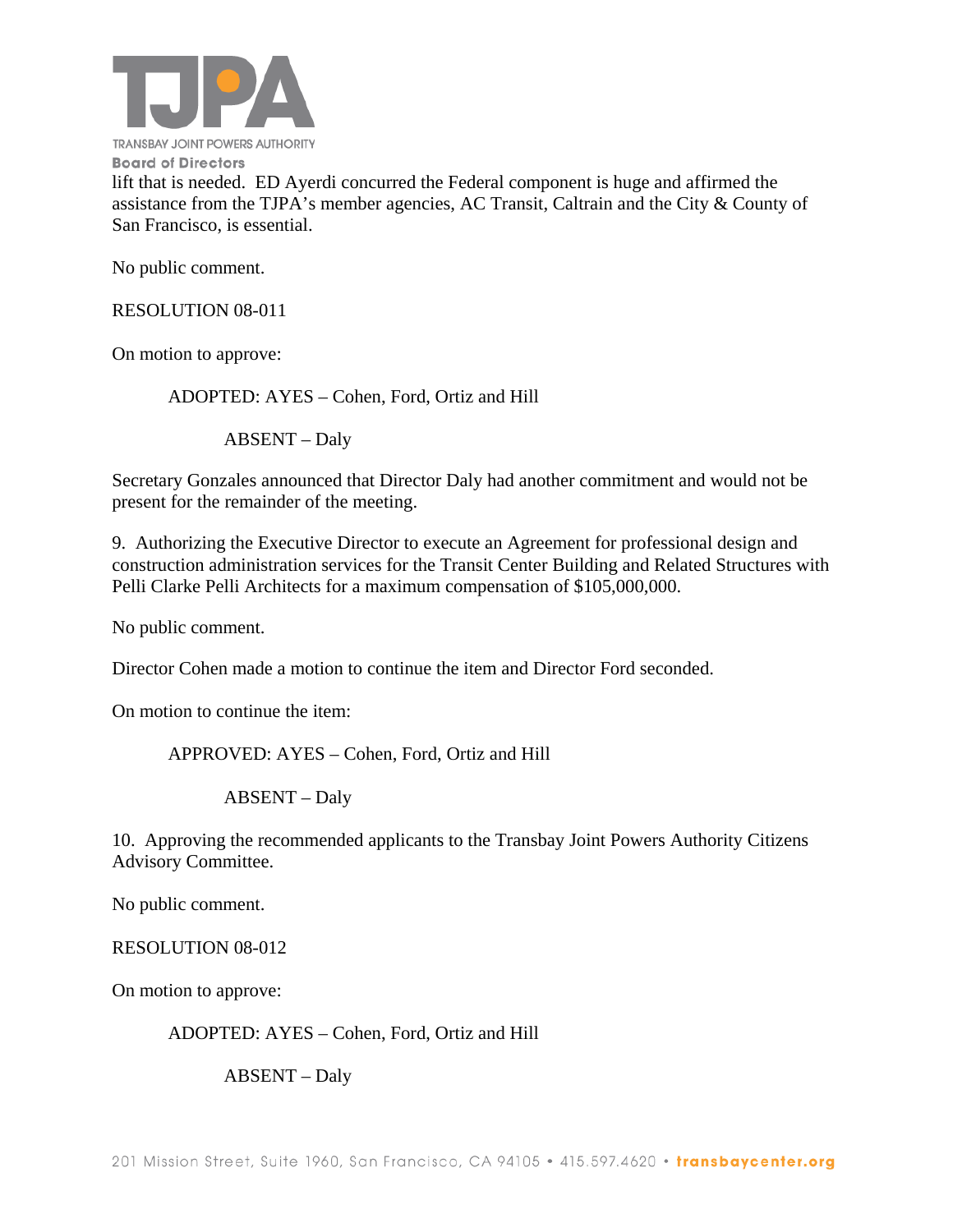

11. Authorizing the Executive Director to execute a renewed Agreement for Program Management/Program Controls professional services with URS for a second three (3) year term (2008 – 2011) and a maximum compensation of \$36,670,000.

No public comment.

RESOLUTION 08-013

On motion to approve:

ADOPTED: AYES – Cohen, Ford, Ortiz and Hill

ABSENT – Daly

12. Authorizing the Executive Director to execute the Professional Services Agreement for public relations support and community outreach services with Singer Associates for a term of five years and for compensation not to exceed \$900,000.

No public comment.

RESOLUTION 08-014

On motion to approve:

ADOPTED: AYES – Cohen, Ford, Ortiz and Hill

ABSENT – Daly

13. Approving the updated Initial Project Report dated March 20, 2008 and a Resolution of Project Compliance for the allocation of Regional Measure 2 Funds in the Amount of \$33,200,000 for the Transbay Transit Center/Caltrain Downtown Extension Project.

Nancy Whelan, Nancy Whelan Consulting, presented the item.

No public comment.

RESOLUTION 08-015

On motion to approve:

ADOPTED: AYES – Cohen, Ford, Ortiz and Hill

ABSENT – Daly